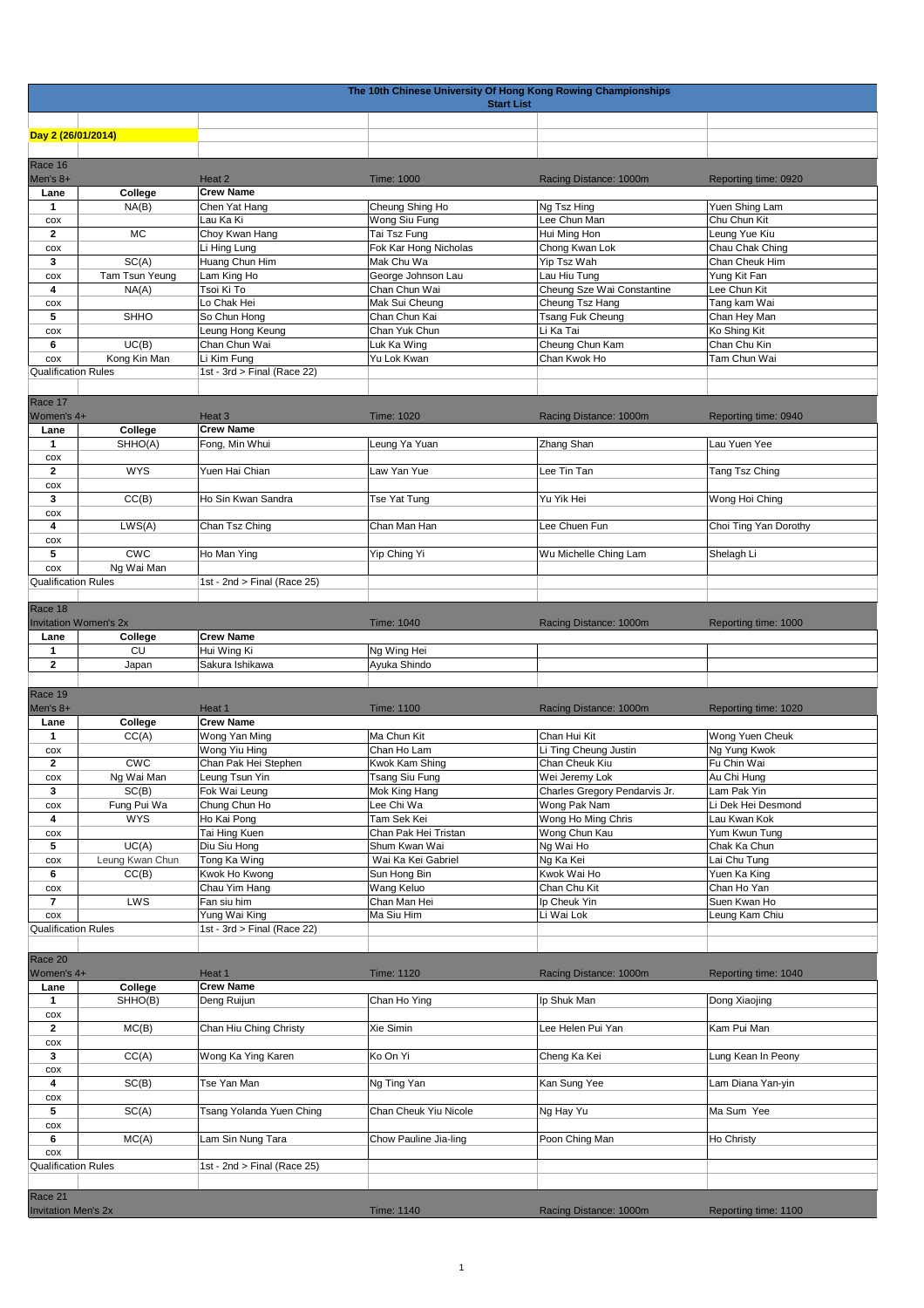| Lane                       | College                    | <b>Crew Name</b>                 |                       |                                 |                      |  |  |
|----------------------------|----------------------------|----------------------------------|-----------------------|---------------------------------|----------------------|--|--|
| $\mathbf{1}$               | <b>UST</b>                 | Chiu Ho Laam                     | Lai Cheuk Yiu         |                                 |                      |  |  |
| $\mathbf 2$                | City U                     | Au Cheuk Yin                     | Ma Tsz Kan            |                                 |                      |  |  |
| 3                          | Japan                      | Takafumi Ban                     | Saikou Rin            |                                 |                      |  |  |
| 4                          | <b>CU</b>                  | <b>TBC</b>                       | TBC                   |                                 |                      |  |  |
| 5                          | Japan                      | Shuichi Tani                     | Takaaki Matsumoto     |                                 |                      |  |  |
| 6                          | BU&PolyU                   | Yuen Yun Lam                     | Ng Ka Ho              |                                 |                      |  |  |
|                            |                            |                                  |                       |                                 |                      |  |  |
|                            |                            |                                  | <b>Break (20MINS)</b> |                                 |                      |  |  |
|                            |                            |                                  |                       |                                 |                      |  |  |
| Race 22                    |                            |                                  |                       |                                 |                      |  |  |
| Men's 8+                   |                            | Final                            | Time: 1220            | Racing Distance: 1000m          | Reporting time: 1140 |  |  |
| Lane                       | College                    | <b>Crew Name</b>                 |                       |                                 |                      |  |  |
| $\mathbf{1}$               |                            | Heat 2 - 3rd                     |                       |                                 |                      |  |  |
| $\cos$                     |                            |                                  |                       |                                 |                      |  |  |
| $\mathbf{2}$               |                            | Heat 1 - 2nd                     |                       |                                 |                      |  |  |
| COX<br>$\mathbf{3}$        |                            | Heat 2 - 1st                     |                       |                                 |                      |  |  |
| COX                        |                            |                                  |                       |                                 |                      |  |  |
| $\overline{\mathbf{4}}$    |                            | Heat 1 - 1st                     |                       |                                 |                      |  |  |
| COX                        |                            |                                  |                       |                                 |                      |  |  |
| 5                          |                            | Heat 2 - 2nd                     |                       |                                 |                      |  |  |
| COX                        |                            |                                  |                       |                                 |                      |  |  |
| 6                          |                            | Heat 1 - 3rd                     |                       |                                 |                      |  |  |
| COX                        |                            |                                  |                       |                                 |                      |  |  |
|                            |                            |                                  |                       |                                 |                      |  |  |
| Race 23                    |                            |                                  |                       |                                 |                      |  |  |
| Women's 4+                 |                            | Heat 2                           | Time:1240             | Racing Distance: 1000m          | Reporting time: 1200 |  |  |
| Lane                       | College                    | <b>Crew Name</b>                 |                       |                                 |                      |  |  |
| $\mathbf{1}$               | UC(B)                      | Chan Wing Kan                    | Pang Wai Ching        | Wong Sze Wan                    | Wong Tin Yan         |  |  |
| COX                        | Wong Sze Ting              |                                  |                       |                                 |                      |  |  |
| $\mathbf{2}$               | UC(A)                      | Lee Tsz Kwan                     | Yu Hui Yin Isla       | Lau Wing Yee Valerie            | Fung Yuk Kiu Chloe   |  |  |
| COX<br>$\mathbf{3}$        | Shing Wing Yan<br>NA(B)    | Cheung Fan                       | Wong Sze Ching        | Ng Ki Ka                        | Chan Man Wai         |  |  |
| COX                        |                            |                                  |                       |                                 |                      |  |  |
| 4                          | LWS(B)                     | Li Lok Yi                        | Ho Hong Yin           | Melisa JUNATA                   | Fok Oi Lam           |  |  |
| COX                        |                            |                                  |                       |                                 |                      |  |  |
| 5                          | NA(A)                      | Sou Celia Damiana                | Ho Jun Ying           | Mok Hoi Lam                     | Li Jamie             |  |  |
| COX                        |                            |                                  |                       |                                 |                      |  |  |
| <b>Qualification Rules</b> |                            | 1st - 2nd > Final (Race 25)      |                       |                                 |                      |  |  |
|                            |                            |                                  |                       |                                 |                      |  |  |
|                            |                            |                                  |                       |                                 |                      |  |  |
|                            |                            |                                  | <b>Break (40MINS)</b> |                                 |                      |  |  |
|                            |                            |                                  |                       |                                 |                      |  |  |
| Race 24                    |                            |                                  |                       |                                 |                      |  |  |
| Alumni Men's 8+            |                            | Final                            | <b>Time: 1340</b>     | Racing Distance: 1000m          | Reporting time: 1300 |  |  |
| Lane                       | College                    |                                  |                       | <b>Crew Name</b>                |                      |  |  |
| $\mathbf{1}$               | 25th                       | Chu Hoi Ho                       | Winson Ka-Lun Chan    | Chan Ho Lam                     | Ng Tsz Hing          |  |  |
| COX                        | Fan Ming Kin               | Sze Chiu Lap                     | Yip Tsz Wah           | Yeung Chung Yu                  | Lai Wai Lun          |  |  |
| $\mathbf{2}$               | 13th                       |                                  |                       |                                 |                      |  |  |
| COX<br>3                   | 24th                       | Yam Ka Wang                      | Li Ka Ho              | Poon Sung Fong                  | Hui Chak Yeung       |  |  |
| $\cos$                     | Lau Nam Keung, Jasper      | Tang Sheung Hang                 | Lui Siu Lung          | Au Wai Sum                      | To Kwok Wai          |  |  |
| 4                          | 18th-20th                  |                                  |                       |                                 |                      |  |  |
| $\cos$                     |                            |                                  |                       |                                 |                      |  |  |
| $\sqrt{5}$                 | 14th-15th                  | Lee Kwan                         | Cheung Pui Hang       | Chan Yiu Pong                   | Lam Hon Fai Eddy     |  |  |
| $\cos$                     | Chiu Tak Wing              | Li Tsz Kai Ken                   | Yeung Kim Ning        | Leung Hok Sum                   | Leung Chin Ching Leo |  |  |
| 6                          | 23rd                       | Tang Man Son                     | Yiu Tak Fung          | Wong Kam Ho                     | Chan Sheung Tat      |  |  |
| $\cos$                     | Choi Wing Kiu              | Juk Shan Heng                    | Mak Ho Wing           | Cheng Wing Hung                 | Tam Cheng Wa         |  |  |
| $\overline{7}$             | 1st-6th                    | Chan Chi Shing                   | Ng Chung Kun          | Cheung Kin Hung/Cheong Kin Hong | Shek Hon Yiu         |  |  |
| $\cos$                     | Yung Yee Ping              | Lam Ying Wai                     | Wong Wing Kee         | Cheng Chi Chung                 | Lam Kwan Sing        |  |  |
|                            |                            |                                  |                       |                                 |                      |  |  |
| Race 25                    |                            |                                  |                       |                                 |                      |  |  |
| Women's 4+                 |                            | Final                            | <b>Time: 1400</b>     | Racing Distance: 1000m          | Reporting time: 1320 |  |  |
| Lane<br>$\mathbf{1}$       | College                    | <b>Crew Name</b>                 |                       |                                 |                      |  |  |
| $\cos$                     |                            | Heat 3 - 2nd                     |                       |                                 |                      |  |  |
| $\mathbf{2}$               |                            | Heat 2 - 1st                     |                       |                                 |                      |  |  |
| $\cos$                     |                            |                                  |                       |                                 |                      |  |  |
| $\mathbf{3}$               |                            | Heat 1 - 1st                     |                       |                                 |                      |  |  |
| $\cos$                     |                            |                                  |                       |                                 |                      |  |  |
| $\overline{\mathbf{4}}$    |                            | Heat 3 - 1st                     |                       |                                 |                      |  |  |
| COX                        |                            |                                  |                       |                                 |                      |  |  |
| $\overline{\mathbf{5}}$    |                            | Heat 2 - 2nd                     |                       |                                 |                      |  |  |
| $\cos$                     |                            |                                  |                       |                                 |                      |  |  |
| 6                          |                            | Heat 1 - 2nd                     |                       |                                 |                      |  |  |
| $\cos$                     |                            |                                  |                       |                                 |                      |  |  |
| Race 26                    |                            |                                  |                       |                                 |                      |  |  |
| Men's 2x                   |                            | Final                            | <b>Time: 1420</b>     | Racing Distance: 1000m          | Reporting time: 1340 |  |  |
| Lane<br>$\mathbf{1}$       | College<br>$\overline{cc}$ | <b>Crew Name</b><br>Chan Hui Kit | Yam Wai Kin           |                                 |                      |  |  |